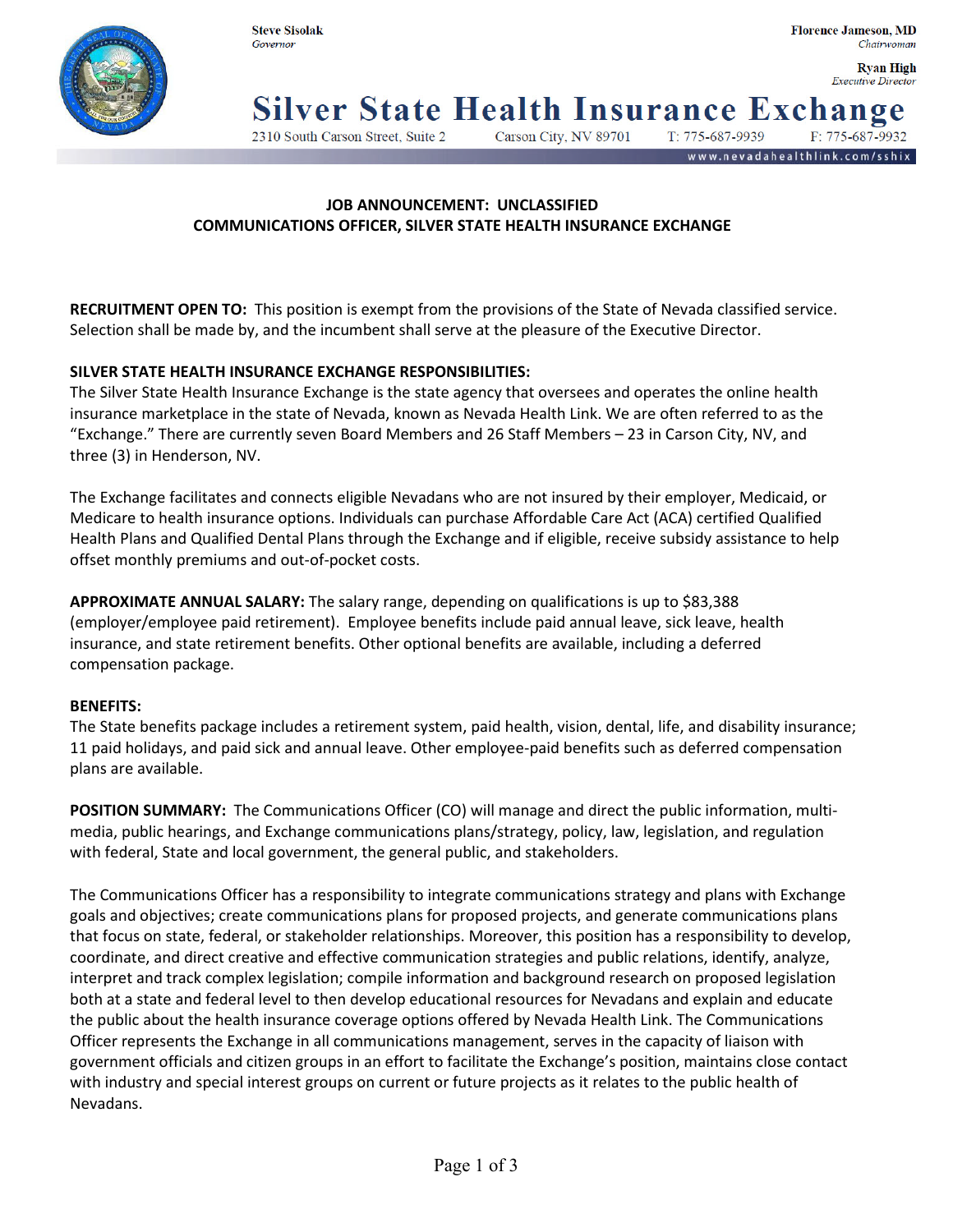This position participates in Exchange activities and is part of the executive staff to serve on ad hoc committees and workgroups as needed, including writing board reports and presenting to the Exchange's executive board, and answering questions from the board as it relates to marketing and outreach. The Communications Officer manages the marketing vendor and provides marketing expertise to ensure that projects are completed by the scheduled date and in accordance with the contract and project specifications and within budget.

The Communications Officer supervises subordinate staff, including hiring, determining workload, delegating assignments, training, monitoring and evaluating performance, and taking disciplinary action if needed. This position responds to statewide media inquiries and works with the executive director to determine a plan of action as it relates to public relations. Along with marketing subcontract vendor, this position has a responsibility to work closely with media partners to ensure the Exchange's message is creating public awareness. This includes educating the media through media interviews, press releases, fact sheets, talking points, and identifying key media to make direct outreach to.

**JOB DUTIES INCLUDE:** Under the general direction of the Chief Operations Officer and the Executive Director, responsibilities include, but are not limited to:

- Manage the marketing and advertising vendor throughout open enrollment and special enrollment campaigns
- Integrate communication strategies with Exchange goals and objectives; create communications plans for proposed projects
- Identify, analyze, interpret and track complex legislation
- Provide feedback to the Exchange Executive Director and Chief Operations Officer, constituencies and legislators
- Prepare testimony and create background materials for Executive Board Members and Meetings
- Promote a positive public image in conjunction with federal, State and local agency programs
- Edit and release official memoranda, reports and correspondence on behalf of the Exchange
- Ensure information is factual, current and accurate
- Create communication plans for proposed projects, and other communications that advance Exchange programs or public policy initiatives
- Generate communication plans that focus on state, federal or stakeholder relationships.
- Represent the Exchange in communications with all management
- Respond to all media inquires and work with executive staff on a plan of action, talking points, or data requests from the media or community groups
- Serve in the capacity of liaison with the Governor's office, legislators, government officials and citizen groups in an effort to facilitate the Exchange's position on pending actions or to resolve issues and concerns
- Maintain close contact with industry and special interest groups on current or future projects to deter possible conflicts
- Strategize, implement, and oversee all outreach-related marketing efforts to educate, build awareness, enroll and create mutually beneficial community partnerships through attendance at statewide community outreach events; attend relevant community networking functions and meetings and cultivate targeted relationships with statewide community organizations

### **QUALIFICATIONS/REQUIREMENTS:**